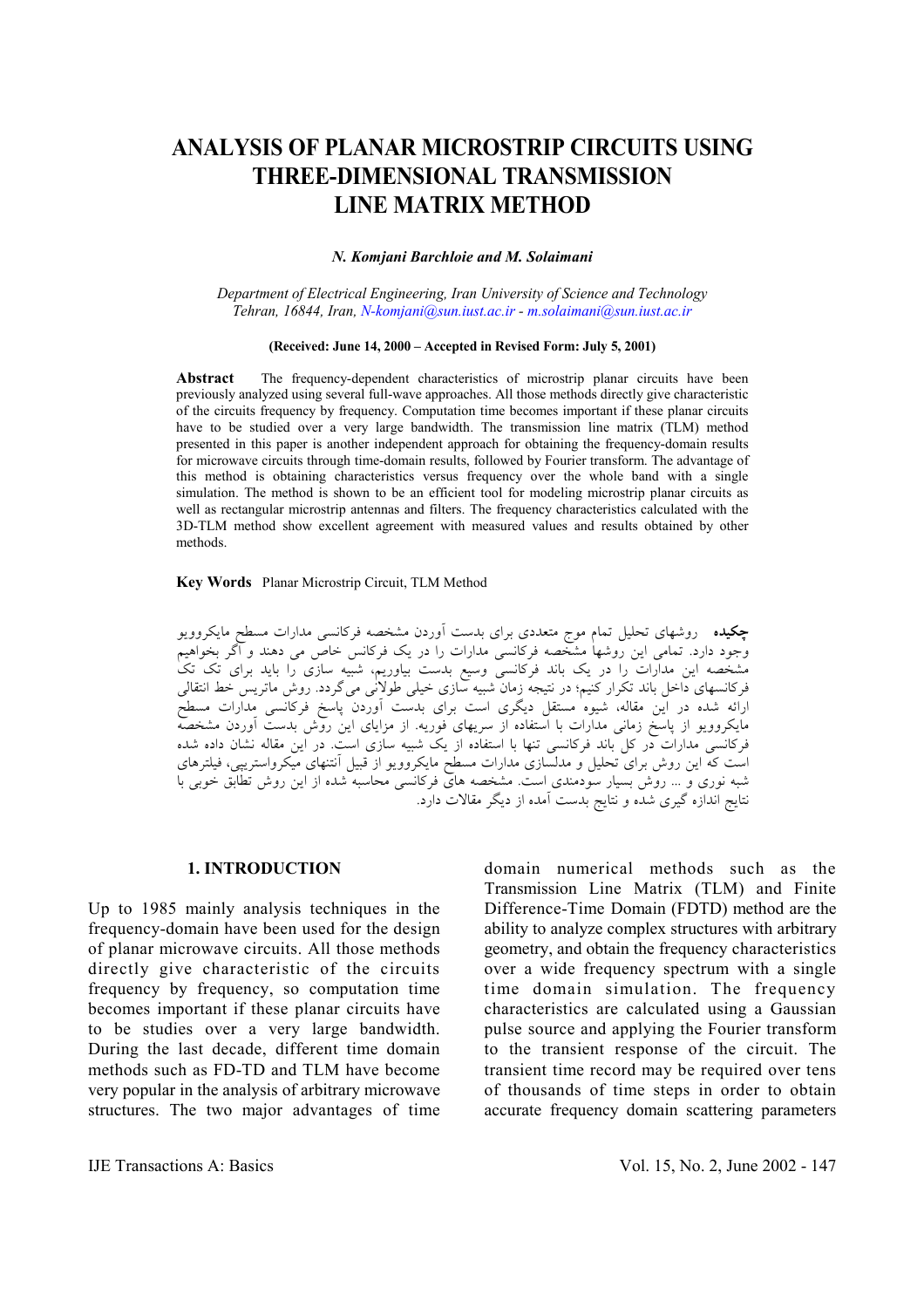via Fourier transformation.

 In this paper an overview shall be given on TLM simulations of electromagnetic fields and application of this method to planar microwave circuit design. It will be shown that this technique is a powerful analysis technique for microstrip planar circuits as well as microstrip antennas and filters. The frequency dependent scattering parameters have been calculated for several printed microstrip circuits, specifically for a line-fed rectangular patch antenna, a low-pass filter, and a side coupled band-pass filter. Good agreement between theory and measurement is obtained.

# **2. 3D-TLM ELECTROMAGNETIC MODELING**

The symmetrical condensed node (SCN) TLM was used in this study. It is more powerful than other TLM nodes because the boundary description is easier, all six-field components can be defined at a single point in space, and there is less dispersion in axial directions. Figure 1 shows schematically the arrangement of the transmission line mesh in the 3 dimensional space. The ports 1-12 are associated with the socalled link line while the ports 13-18 are associated with stub-transmission lines. The role of these stub-transmission lines is two folds.

 In the regular mesh they are used to model dielectric and magnetic properties of the transmission media. In the variable mesh approach they also add capacitance or inductance in order to assure time synchronism in the irregularly graded mesh. The TLM algorithm consists of the scattering process that can be described symbolically as:

$$
V_i^{n+1} = C^n S^n . V_i^n + C^n . V_r^n
$$
 (1)

Where  $V_i^{n+1}$  is an incident voltage impulse at time step "n+1" and  $V_r^i$  is a reflected impulse,  $S<sup>n</sup>$  is the TLM impulse scattering

matrix and  $C<sup>n</sup>$  is a connection matrix with elements  $c_{ii} = 1$ , if port "i" is connected to port "j" and  $c_{ii} = 0$ , otherwise. The size of the stubloaded S-matrix is  $18\times18$  [1,2].

 In order to truncate problems, boundary conditions have to be established. Some boundary conditions that can be used in TLM simulation are electric and magnetic walls and absorbing boundaries. Electric and magnetic walls simulate terminated link-lines with reflection coefficient  $\rho_{\text{I}} = 1$  and  $\rho_{\text{I}} = -1$  respectively. The ABCs modeled by an impulse reflection coefficient are realized by terminating the link-line, of characteristic impedance  $Z_{I}$ , with reflection coefficient  $\rho_L = (Z_b - Z_L)/(Z_b + Z_L)$  where  $Z_b$ is the medium characteristic impedance. This technique works well at all frequencies for TEM waves. However, for dispersive structure such as microstrip, the termination is totally absorbing only at one frequency since the guide impedance is a function of frequency. Many other solutions have been proposed recently to improve the simulation of absorbing layers [3,4]. In this simulation, we used second order Higdon's ABCs, which uses only the fields at the neighboring,



**Figure 1.** Symmetrical Condensed Node (SCN).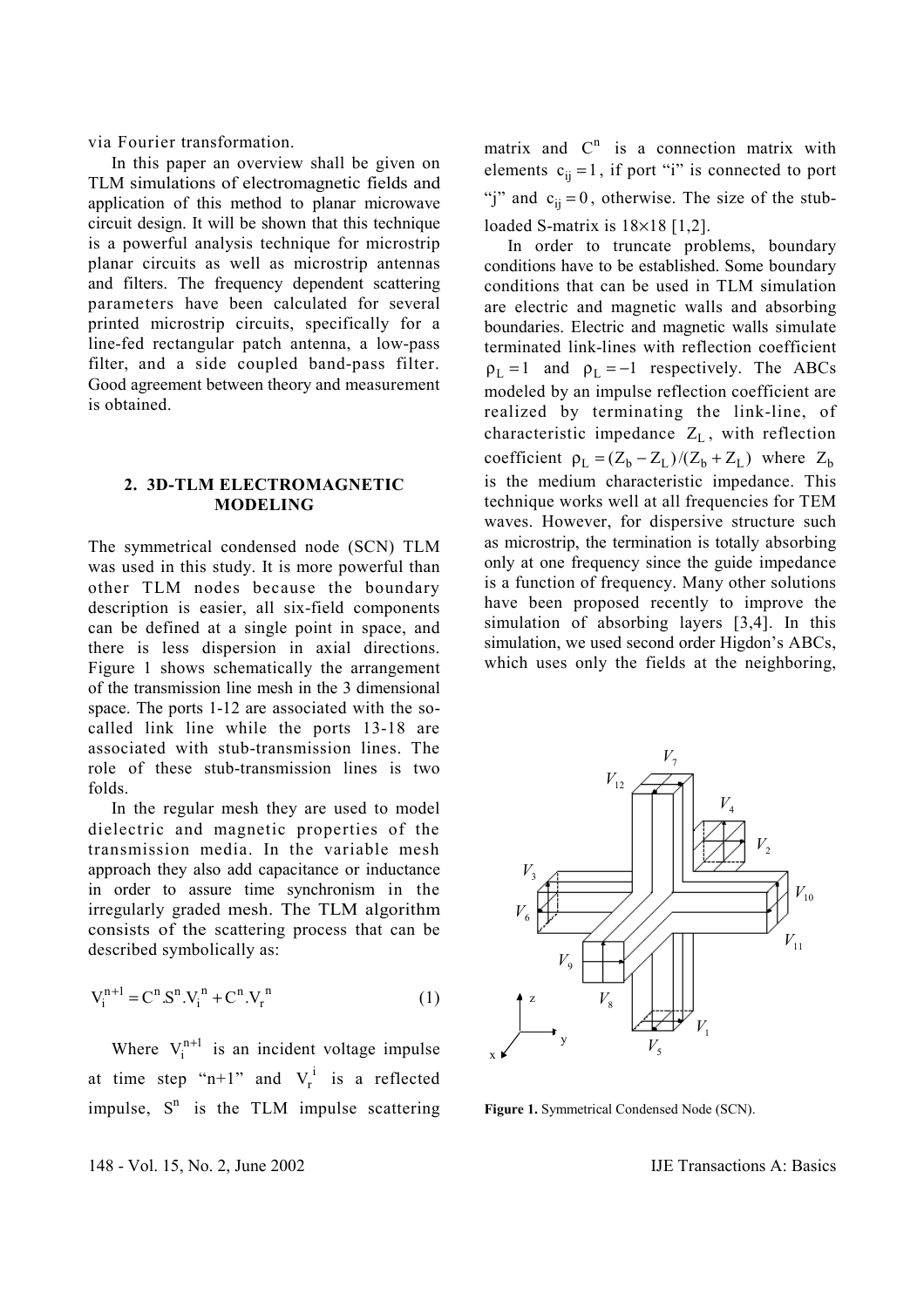

**Figure 2.** Effect of coefficients  $(a, b)$  and  $(\varepsilon_1, \varepsilon_2)$  on the second-order ABCs  $(\varepsilon_{\text{eff1}} = 7.5, \varepsilon_{\text{eff2}} = 8.5)$ .

space and time nodes. The TLM voltage impulse incident on the absorbing boundary at the mth space step and the nth time step,  $V_m^n$ , can be expressed in terms of it's immediate neighbors along the normal to the boundary as follows:

$$
V_m^n = \sum_{i=0}^2 \sum_{j=0}^2 a_{ij} V_{m-i}^{n-j}
$$
 (2)

Where

 $|a_{ii}|$  $\overline{\phantom{a}}$  $\overline{\phantom{a}}$  $\overline{\phantom{a}}$  $\overline{\phantom{a}}$  $\overline{\phantom{a}}$  $\mathsf{I}$  $\mathsf{I}$  $\mathsf{I}$ L  $\mathsf{I}$  $-\beta_{\rm p}$  −  $\beta \gamma_{\rm sn}$  −  $\gamma$  $\beta_s$  γ<sub>s</sub> - α $\beta_{sn}$  - αγ  $\alpha_{\rm s}$   $\alpha$ =  $p = Py_{sp} = \gamma_p$ s  $\gamma_s - \alpha p_{sp} - \alpha \gamma_{sp}$ s  $\alpha_p$ ij 0 a

and

$$
\begin{aligned}\n\alpha_s &= \alpha_1 + \alpha_2 & \alpha_p &= \alpha_1 \alpha_2 & \alpha \beta_{sp} &= \alpha_1 \beta_2 + \beta_1 \alpha_2 \\
\beta_s &= \beta_1 + \beta_2 & \beta_p &= \beta_1 \beta_2 & \beta \gamma_{sp} &= \beta_1 \gamma_2 + \gamma_1 \beta_2 \\
\gamma_s &= \gamma_1 + \gamma_2 & \gamma_p &= \gamma_1 \gamma_2 & \alpha \gamma_{sp} &= \alpha_1 \gamma_2 + \gamma_1 \alpha_2\n\end{aligned}
$$

IJE Transactions A: Basics Vol. 15, No. 2, June 2002 - 149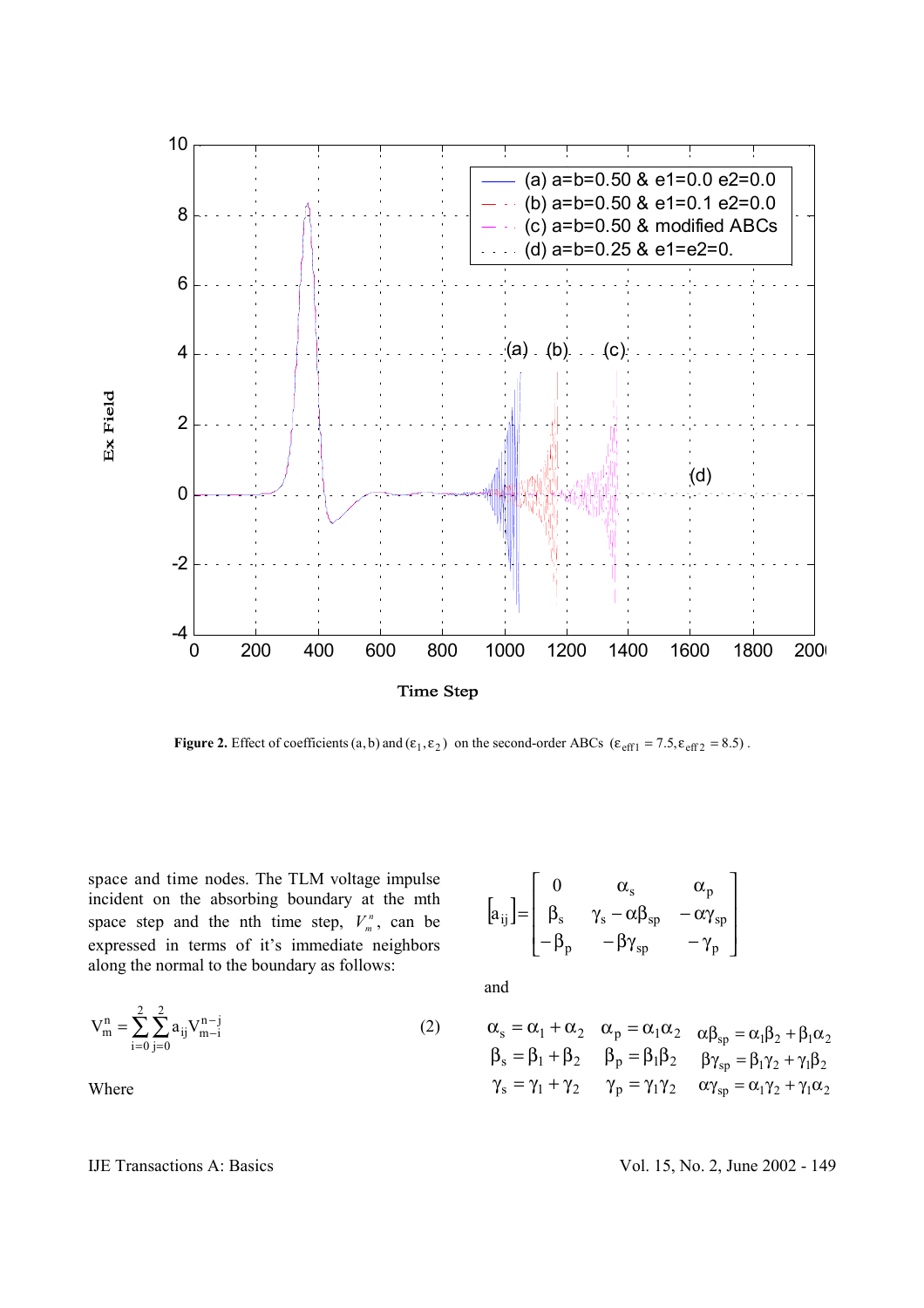The interpolation coefficients  $\alpha_i$ ,  $\beta_i$  and  $\gamma_i$  are:

$$
\gamma_i = \frac{-a - g_i b}{a - 1 - g_i (1 - b) - \varepsilon_i \Delta \ell}
$$

$$
\beta_i = \frac{a - 1 + g_i b}{a - 1 - g_i (1 - b) - \varepsilon_i \Delta \ell}
$$

$$
\alpha_i = \frac{a - g_i (1 - b)}{a - 1 - g_i (1 - b) - \varepsilon_i \Delta \ell}
$$

Where c  $\Delta t$  $g_i = \frac{\cos \theta_i}{c} \frac{\Delta \ell}{\Delta t}$ . The parameter  $g_i$  can also be written in terms of the effective dielectric constant of the guide and for the symmetrical condensed node  $g_i = 2\sqrt{\epsilon_{\text{eff}}}$ . The choice of the effective permittivity forces the ABCs to absorb incident waves with a limited range of propagation velocities.

Figure 2 shows a propagating  $E_z$  pulse at microstrip line on RT/duroid substrate of thickness 0.635mm and strip width 0.635mm. The effective dielectric constant of the substrate is 9.6. It is seen in Figure 2 that adding the damping factors  $(\varepsilon_1, \varepsilon_2)$  slows down the buildup of oscillations for the coefficients  $a = b = 0.5$ . But for the coefficients  $a = b = 0.25$ , it does not have any appreciable effect. Hence, we have used  $a = b = 0.25$  and  $\varepsilon_1 = 0.1/\Delta\ell$ ,  $\varepsilon_2 = 0$ . in our analysis and to avoid instabilities for boundaries placed 20 cells away from the circuit edges.

 In particular, the TLM method has the capability of impulse excitation and is stable under this condition. However the impulse excitation is avoided in practical structures for various reasons:

- Strong dispersion at high frequencies.
- Excitation of spurious modes in the TLM mesh.
- Longer convergence time.
- The lack of high quality (broadband and stable) absorbing boundary conditions.

 We have used a cosine-modulated Gaussian pulse to excite only the frequencies of interest. The time and frequency characteristics are given, respectively, by:

$$
V(t) = e^{-\frac{(t-t_0)^2}{2\sigma^2}} \cdot \cos 2\pi f_0(t-t_0)
$$
 (3)

Where  $\sigma$  is the standard deviation. The parameters of V(t),  $(\sigma, f_0, t_0)$  are such that the signal spectrum covers the antenna response. In order to satisfy causality,  $V(t)$  must be close to zero at  $t = 0$ . In discrete form,  $V(t)$  can be written as:

$$
V(n) = e^{-\frac{(n-n_0)^2}{2s^2}} \cdot \cos 2\pi f_0 (n-n_0) \Delta t
$$
 (4)

Where the standard deviation is given in terms of the time step, such that  $\sigma = s.\Delta t$ . The offset iterations are chosen so that the negative tail of the pulse is not significantly truncated. If the value of  $V(-n_0)$  is to be  $10^{-7}$ , then  $n_0 \ge 5.7$ s. The standard deviation is chosen so that a significant signal injected at the highest frequency of interest and this signal falls off rapidly as the frequency is increased further. If the value of  $F(\omega)$  at  $\omega = 2\pi f_{\text{max}}$  is to be  $10^{-7}$ , then s ≥ 3.7. For most of the work in this paper a standard deviation of 33∆t with an offset of 330 interactions were found to be convenient.

 To compute the scattering parameters, we must compute the incident, and reflected current waves at the input  $(I_{inc}, I_{ref})$  and the transmitted current wave at the output port  $(I<sub>tran</sub>)$ . By assuming that the tangential electric field is negligible at nodes adjacent to the strip conductor, the time domain current waves are defined as a loop integral of the magnetic field around the strip as:

$$
I(t) = \oint H dl
$$
 (5)

 As in the input ports, the incident and reflected waves cannot be separated to compute the field of the incident waves  $I_{inc}$ , we discretize a short section of uniform microstrip line with absorbing boundaries on all sides of the computational domain. Then, we include the patch under study in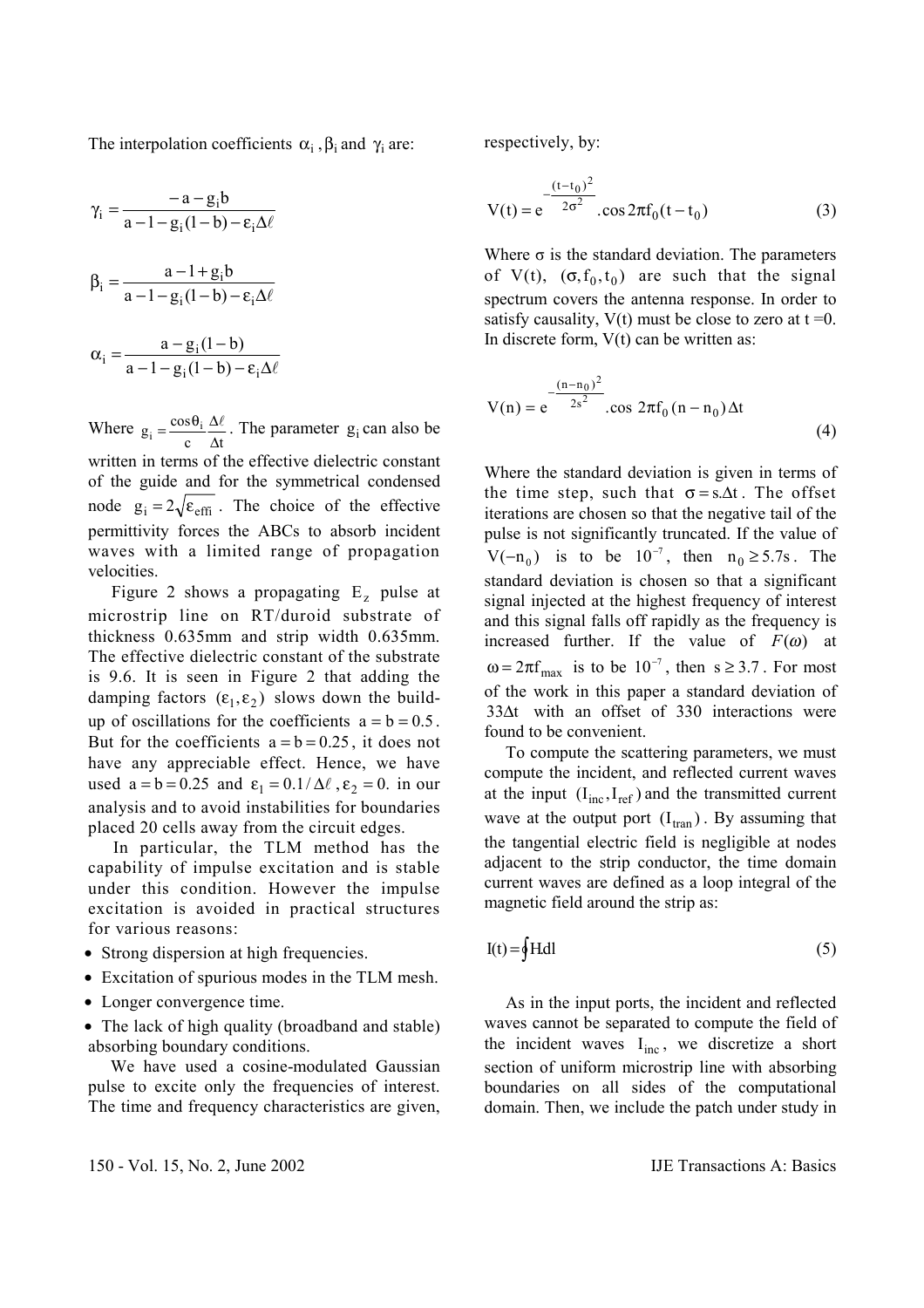the computational domain, and compute the field of the transmitted waves  $I_{tran}$  at the output port and total field  $I_{\text{tot}}$  at the input port. The reflected field is obtained by subtracting the incident field from the total field  $(I_{ref} = I_{tot} - I_{inc})$  [5]

$$
S_{11} = -\frac{I_{1ref}(\omega)}{I_{1inc}(\omega)} \qquad S_{22} = -\frac{I_{2ref}(\omega)}{I_{2inc}(\omega)}
$$
  

$$
S_{21} = S_{12} = -\frac{\sqrt{Z_{o2}(\omega)}I_{2trans}(\omega)}{\sqrt{Z_{o1}(\omega)}I_{1inc}(\omega)}
$$
(6)

Where  $Z_{01}(\omega)$  and  $Z_{02}(\omega)$  are the characteristic impedances of the line connected to ports 1 and 2 respectively.  $I(\omega)$  is the discrete Fourier transformed current given by:

$$
I(m\Delta f) = \Delta t \sum_{n=0}^{N_{DFT}-1} i(n\Delta t) \exp(-j2\pi mn / N_{DFT})
$$
  
;*m* = 0,1,2,..., N\_{DFT}-1 (7)

Where  $\Delta f$  is the frequency resolution of the frequency domain calculation, m is the frequency index, ∆t is the sampling period of the DFT and  $N<sub>DET</sub>$  is the length of the DFT summation  $(N_{\text{DFT}} = 1/\Delta f \Delta t)$ .

 Thus, the TLM method simulation is summarized as follows:

1) Filling computational space with SCN meshes.

2) Truncating the computational space with low reflection absorbing walls.

3) Placing structure in the computation volume.

4) Exciting the structure with Gaussian pulse whose width is chosen to cover the frequency bandwidth of interest.

5) Observing the transient waveform in the timedomain at a proper location.

6) Extracting the scattering parameter in the frequency domain by using Fourier transform.

# **3. NUMERICAL RESULTS**

Figure 3 shows a rectangular microstrip antenna and filter that have been measured [7,8] and analyzed by the three-dimensional FDTD method by the author's [9]. The substrate thickness (h) and dielectric constant  $(\varepsilon_r)$ , the space steps  $(\Delta x, \Delta y, \Delta z)$ and total mesh dimension  $(N_x, N_y, N_z)$  in the x, y, z direction and time step  $(\Delta t)$  used in simulation for this simulation are given in Table 1.

**3-1. Line-Fed-Rectangular Microstrip Antenna** The edge-fed rectangular patch antenna and actual dimensions is depicted in Figure 3a .In order to model the dimensions of the antenna and the substrate thickness correctly  $\Delta x = 0.400$  mm,  $\Delta y = 0.389$  mm and  $\Delta z = 0.265$ mm have been chosen, thus the total mesh dimensions are  $120\times70\times30$  in the x, y and z directions, respectively. The rectangular antenna patch is  $40\Delta x \times 32\Delta y$ . The length of the microstrip line from the source plane to the edge of the antenna is 60∆x and the reference plane for port 1 is 20∆x from the edge of the patch. The microstrip line width is 2.33mm and modeled with  $6\Delta y$ . The time step used is  $\Delta t = 0.4295p \sec$ . The simulation is performed for 10,000 time steps. The reflection coefficient results, shown in Figure 4, show good agreement with the measured data [7]. The calculated first and second resonance are alternately 7.54 GHz and 18.22 GHz, while the measured values are 7.6GHz and 18.37GHz. Thus, good agreement obtained between operating resonance and

**TABLE 1. Substrate Characteristic And Mesh Dimension For Structures Shown In Figure 3.** 

| <b>Geometry</b> | h(mm) | $\mathcal{E}_x$ | $\Delta x$ | $\Delta v$ | Δz    |     |    |    |        |
|-----------------|-------|-----------------|------------|------------|-------|-----|----|----|--------|
|                 | 0.794 | 2.20            | 0.400      | 0.389      | 0.265 | 120 | 80 | 30 | 0.4295 |
|                 | 0.794 | 2.20            | 0.423      | 0.406      | 0.198 | 86  | 86 | 20 | 0.3143 |
|                 | .272  | 10.0            | 0.212      | 0.212      | 0.212 | 120 | 60 | 20 | 0.3533 |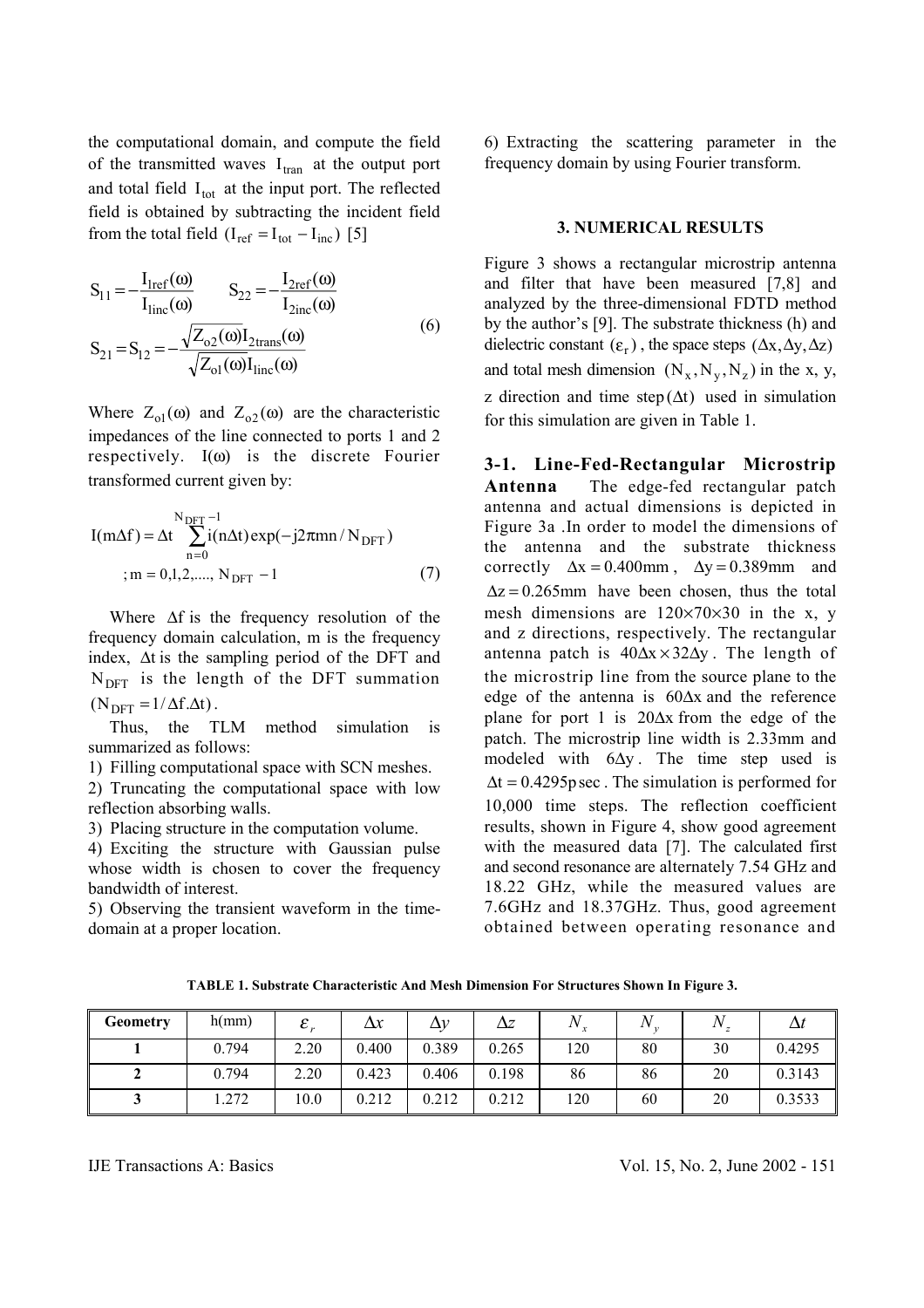

(c)

Figure 3. Configuration of microstrip planar circuits.

experiment.

 The input impedance of the antenna may be calculated from the  $S_{11}$  calculation by transforming the reference plane to the edge of the microstrip antenna. Figure 5 shows the input impedance calculation near the operating resonance, compared with FDTD simulation. [9]

 Figure 6 shows the electrical surface current distribution on the patch and feedline at 7.5GHz. It illustrates that the microstrip line feeds at the no radiating edge. The x directed current is dominant by the current on the feedline.

The copolar and cross-polar radiation pattern in

152 - Vol. 15, No. 2, June 2002 IJE Transactions A: Basics

the two principal plane axis and diagonal plane at 7.5GHz is plotted in Figure 7. Because the feedline and the radiating patch are on one surface, the spurious radiation from the feed degrades the side lobe levels or increase cross-polarized radiation.

**3-2. Microstrip Low-Pass Filter** The low pass filter analyzed is shown in Figure 3b. The space steps used are ∆*x* = 0.4233*mm* , ∆*y* = 0.4064*mm* and ∆*z* = 0.1985*mm* and the total mesh dimension are 86×86×20 in the x, y and z direction, respectively. The long rectangular patch is thus  $6\Delta x \times 50\Delta y$ . The distance from the source plane to the edge of the long patch is 50∆*x* , and the reference planes for port 1 and 2 are 20∆*x* from the edges of the patch. The strip widths of the ports 1 and 2 are modeled as 6∆*x* . The time step used is  $\Delta t = 0.3143p$  sec. The simulation is performed for 10000 time steps. The scattering coefficient results - shown in Figures 8 and 9 - and again good agreement is obtained.

**3-3. Side-Coupled Microstrip Line** The configuration of the analyzed microstrip line is shown in Figure 3c. The net size of the equivalent circuit used here is  $\Delta x = \Delta y = \Delta z = 0.212$ *mm*. The space steps used are  $\Delta t = 0.353 p \sec$ , and the total mesh dimension are  $120\times60\times20$  in the x, y and z direction, respectively. The scattering parameters calculated are shown in Figures 10 and 11 compared with measurement [10]. The computed results show excellent agreement with the measured data.

# **4. CONCLUSION**

The TLM method has been used to perform time domain simulations of pulse propagation in several printed microstrip circuits. In addition to the transient results, frequency-dependent scattering parameters and input impedance of rectangular patch antenna have been calculated by Fourier transform of the time-domain results. The characteristics were computed and excellent agreement with measured values was obtained.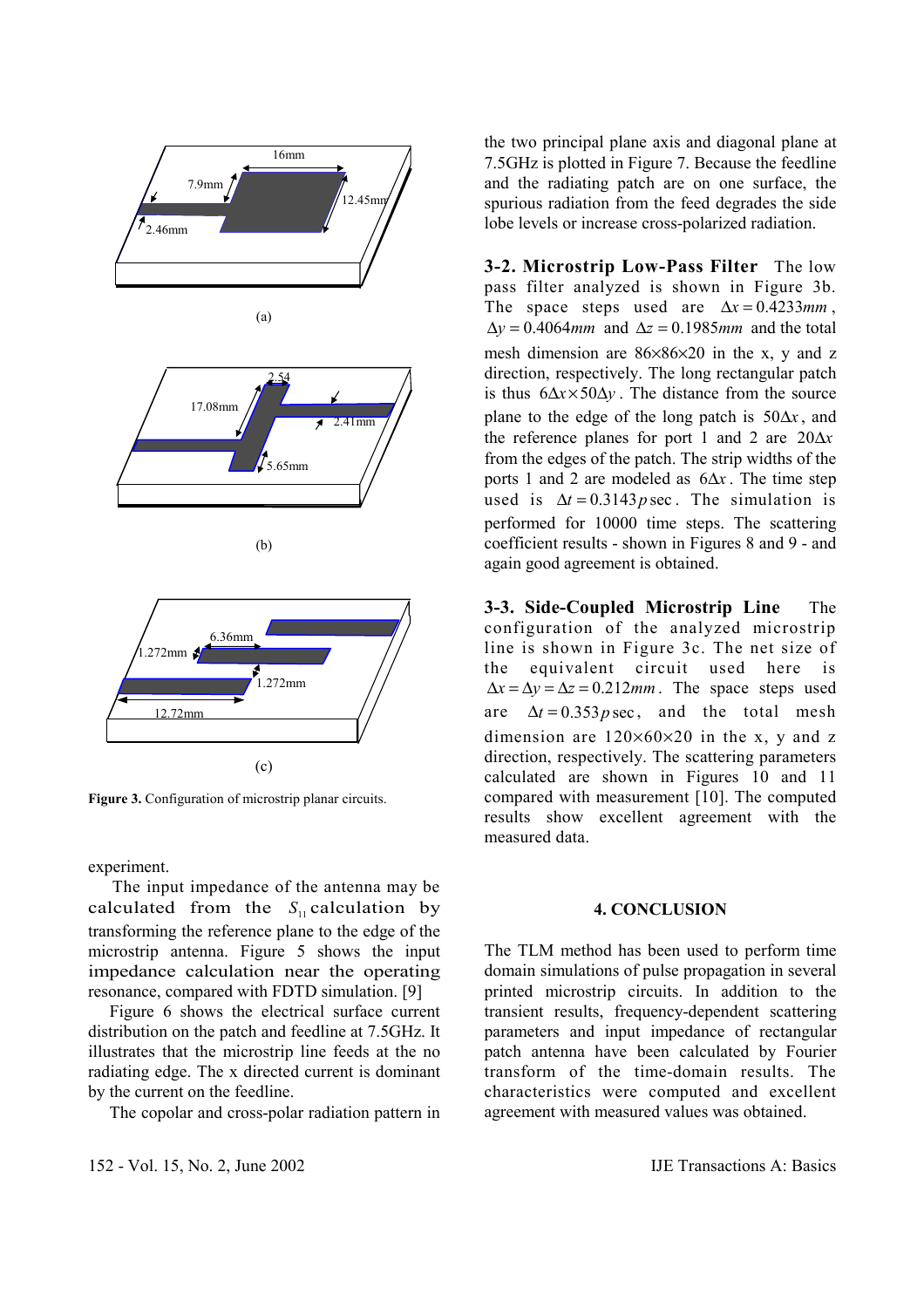

**Figure 4.** Input reflection coefficient of the rectangular antenna shown in Figure 3a.



**Figure 5.** Input impedance of the rectangular antenna at 7.5GHz.

# **5. REFERENCE**

1. Komjani Barchloie, N., "Analysis of Passive and Active

Microstrip Antennas Using 3D-TLM Method", Ph.D. Thesis, Iran University of Science and Technology, (July 2000).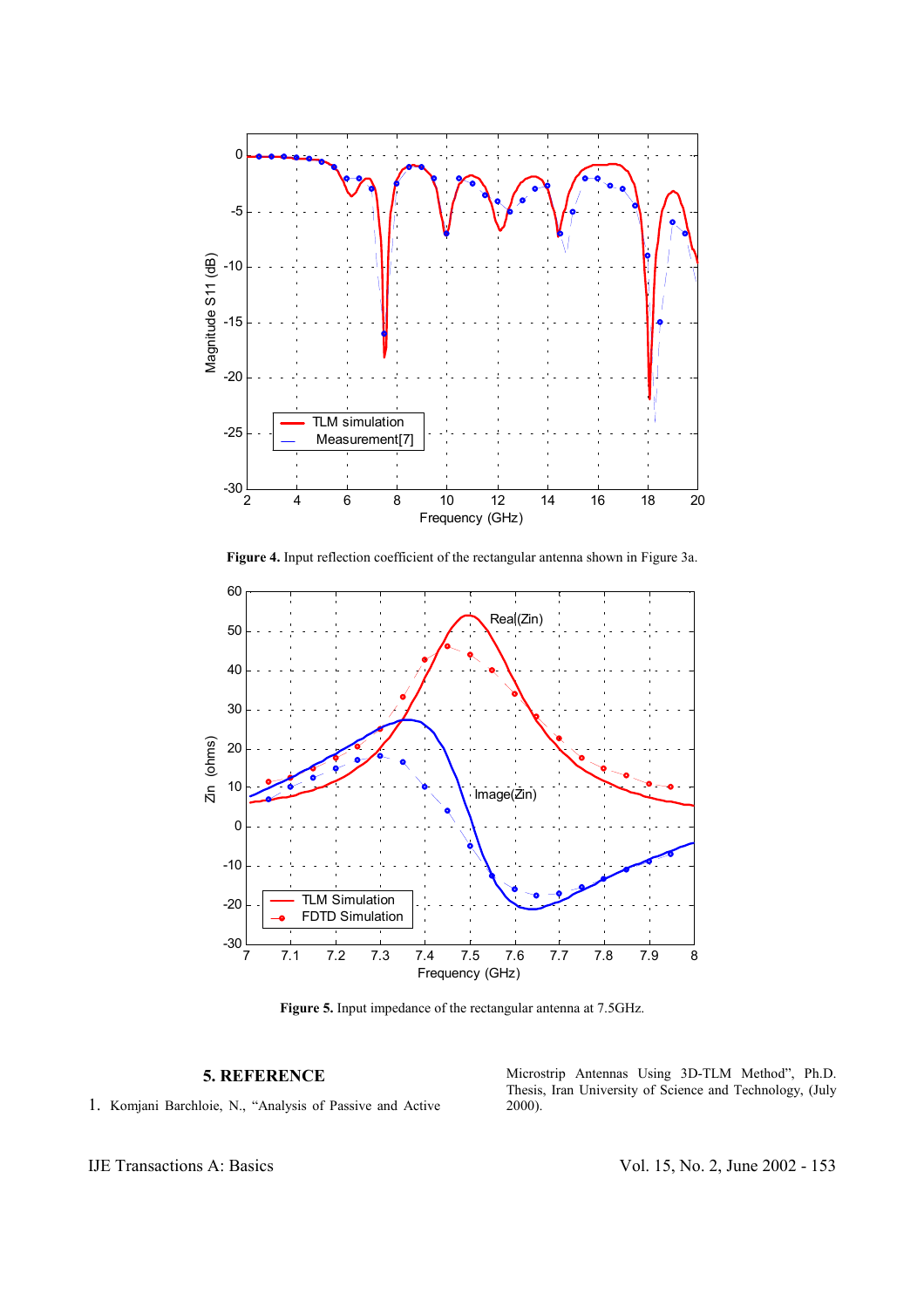

**Figure 6.** Current distribution of the aperture coupled patch antenna at 7.5GHz. (a) x-directed current and (b) y-directed current.



**Figure 7.** Radiation pattern of the aperture coupled patch antenna at 7.5GHz.

2. Johns, P. B., "A Symmetrical Condensed Node for the TLM Method", *IEEE Trans. Microwave Theory Teach.*,

Vol. MTT-35, No. 4, (April 1987), 370-377. 3. Eswarappa, C. and Hoefer, W. J. R., "One-Way Equation

154 - Vol. 15, No. 2, June 2002 IJE Transactions A: Basics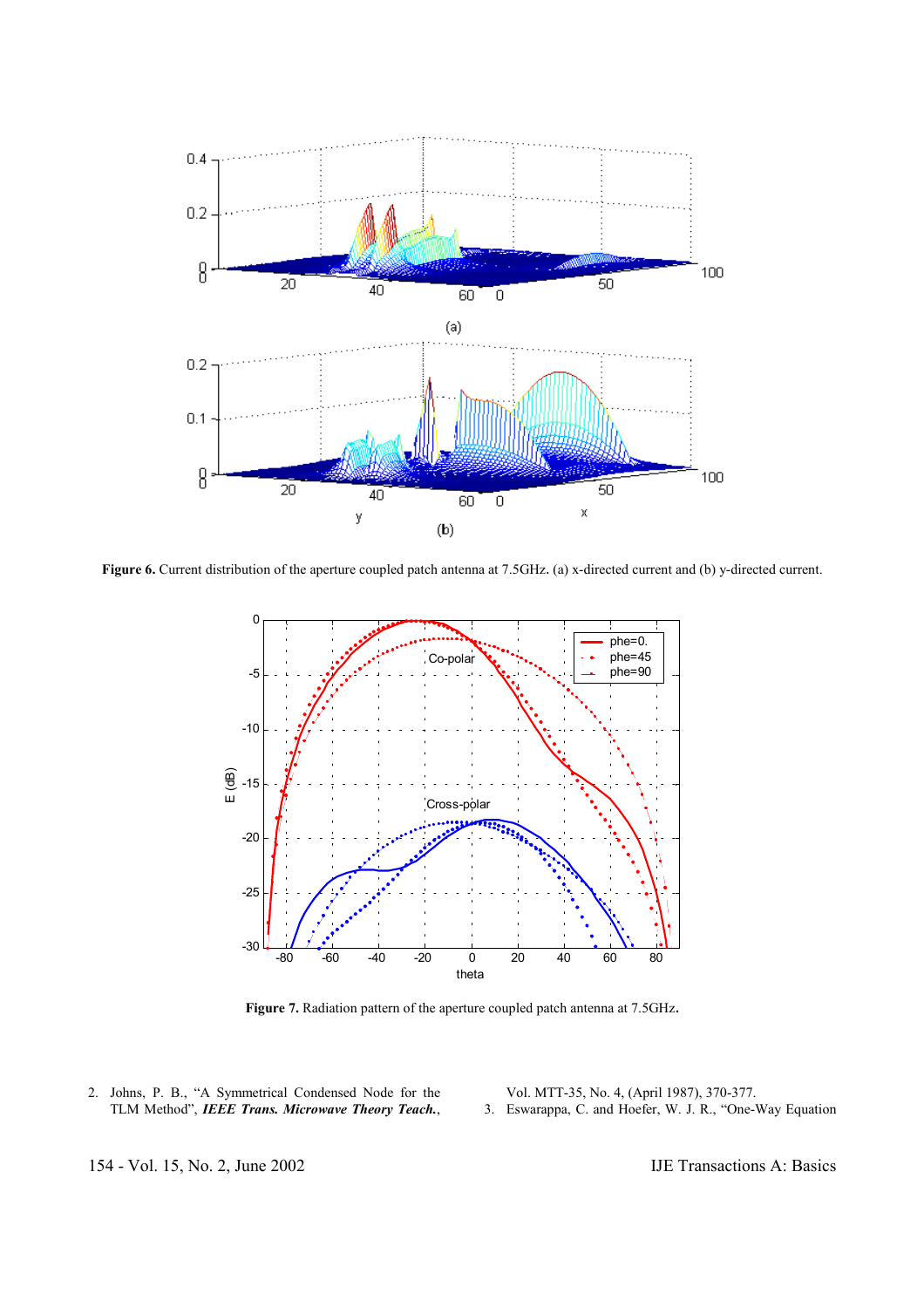

**Figure 8.** Magnitude scattering parameters of the low-pass filter shown in Figure 3b.



**Figure 9.** Phase scattering parameters of the low-pass filter shown in Figure 3b.

Absorbing Boundary Conditions for 3D-TLM Analysis Planar and Quasi-Planar Structures", *IEEE Trans. Microwave Theory Tech.*, Vol. MTT-42, No.9, (September 1994), 1669-1677.

- 4. Eswarappa, C. and Hoefer, W. J. R., "Absorbing Boundary Conditions for Time Domain TLM and FDTD Analysis of Electromagnetic Structures", *Electromagnetics*, Vol. 16, (1996), 489-519.
- 5. Dhouib, A., Stubbs, M. G., Lecours, M., "Experimental and Numerical Analysis of a Microstrip/Stripline-Coupling Scheme for Multilayer Planar Antennas", *IEEE AP-S*, (1994), 782-784.
- 6. Zhang, X. and Mel, K., "Time-domain Finite Difference Approach to The Calculation of The Frequency Dependent Characteristics of Microstrip Discontinuities", *IEEE Trans. Microwave Theory Tech.*, Vol. MTT-36,